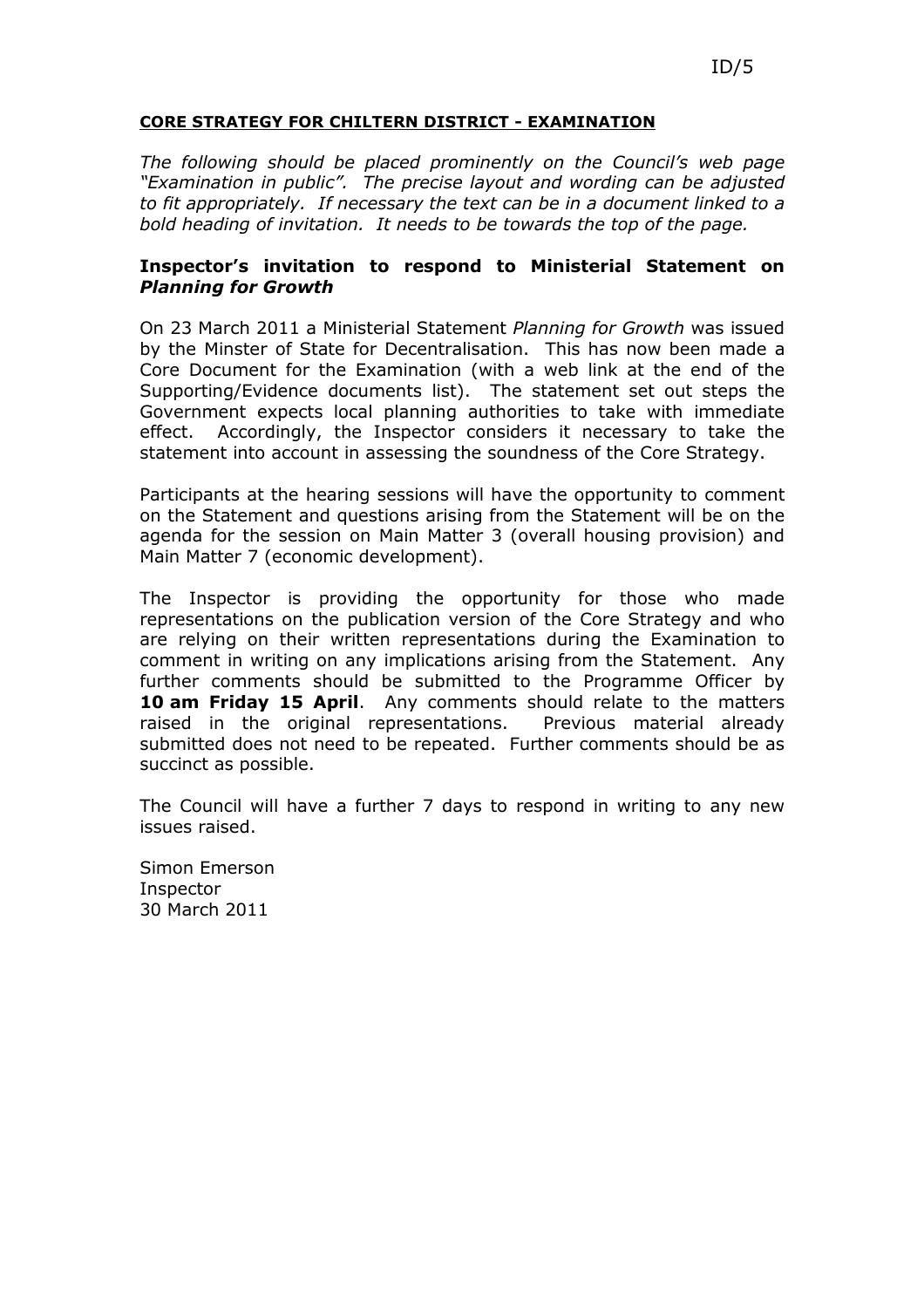# The Rt Hon Greg Clark MP

#### Minister of State

Minister for Decentralisation

- View The Rt Hon Greg Clark's profile
- View speeches, statements or articles by The Rt Hon Greg Clark

## Planning for Growth

| Date of statement | 23 March 2011 |
|-------------------|---------------|
| <b>Type</b>       | Written       |

The Minister of State for Decentralisation (Mr. Greg Clark):

The Chancellor of the Exchequer has today issued a call to action on growth, publishing an ambitious set of proposals to help rebuild Britain's economy. The planning system has a key role to play in this, by ensuring that the sustainable development needed to support economic growth is able to proceed as easily as possible. We will work quickly to reform the planning system to achieve this, but the Government recognises that many of these actions will take some months to deliver, and that there is a pressing need to ensure that the planning system does everything it can to help secure a swift return to economic growth. This statement therefore sets out the steps the Government expects local planning authorities to take with immediate effect.

The Government's top priority in reforming the planning system is to promote sustainable economic growth and jobs. Government's clear expectation is that the answer to development and growth should wherever possible be 'yes', except where this would compromise the key sustainable development principles set out in national planning policy.

The Chancellor has today set out further detail on our commitment to introduce a strong presumption in favour of sustainable development in the forthcoming National Planning Policy Framework, which will expect local planning authorities to plan positively for new development; to deal promptly and favourably with applications that comply with up-to-date plans and national planning policies; and wherever possible to approve applications where plans are absent, out of date, silent or indeterminate.

Local planning authorities should therefore press ahead without delay in preparing up-to-date development plans, and should use that opportunity to be proactive in driving and supporting the growth that this country needs. They should make every effort to identify and meet the housing, business and other development needs of their areas, and respond positively to wider opportunities for growth, taking full account of relevant economic signals such as land prices. Authorities should work together to ensure that needs and opportunities that extend beyond (or cannot be met within) their own boundaries are identified and accommodated in a sustainable way, such as housing market requirements that cover a number of areas, and the strategic infrastructure necessary to support growth.

When deciding whether to grant planning permission, local planning authorities should support enterprise and facilitate housing, economic and other forms of sustainable development. Where relevant - and consistent with their statutory obligations - they should therefore:

(i) consider fully the importance of national planning policies aimed at fostering economic growth and employment, given the need to ensure a return to robust growth after the recent recession

(ii) take into account the need to maintain a flexible and responsive supply of land for key sectors, including housing

(iii) consider the range of likely economic, environmental and social benefits of proposals; including long term or indirect benefits such as increased consumer choice, more viable communities and more robust local economies (which may, where relevant, include matters such as job creation and business productivity)

(iv) be sensitive to the fact that local economies are subject to change and so take a positive approach to development where new economic data suggest that prior assessments of needs are no longer up-to-date

(v) ensure that they do not impose unnecessary burdens on development.